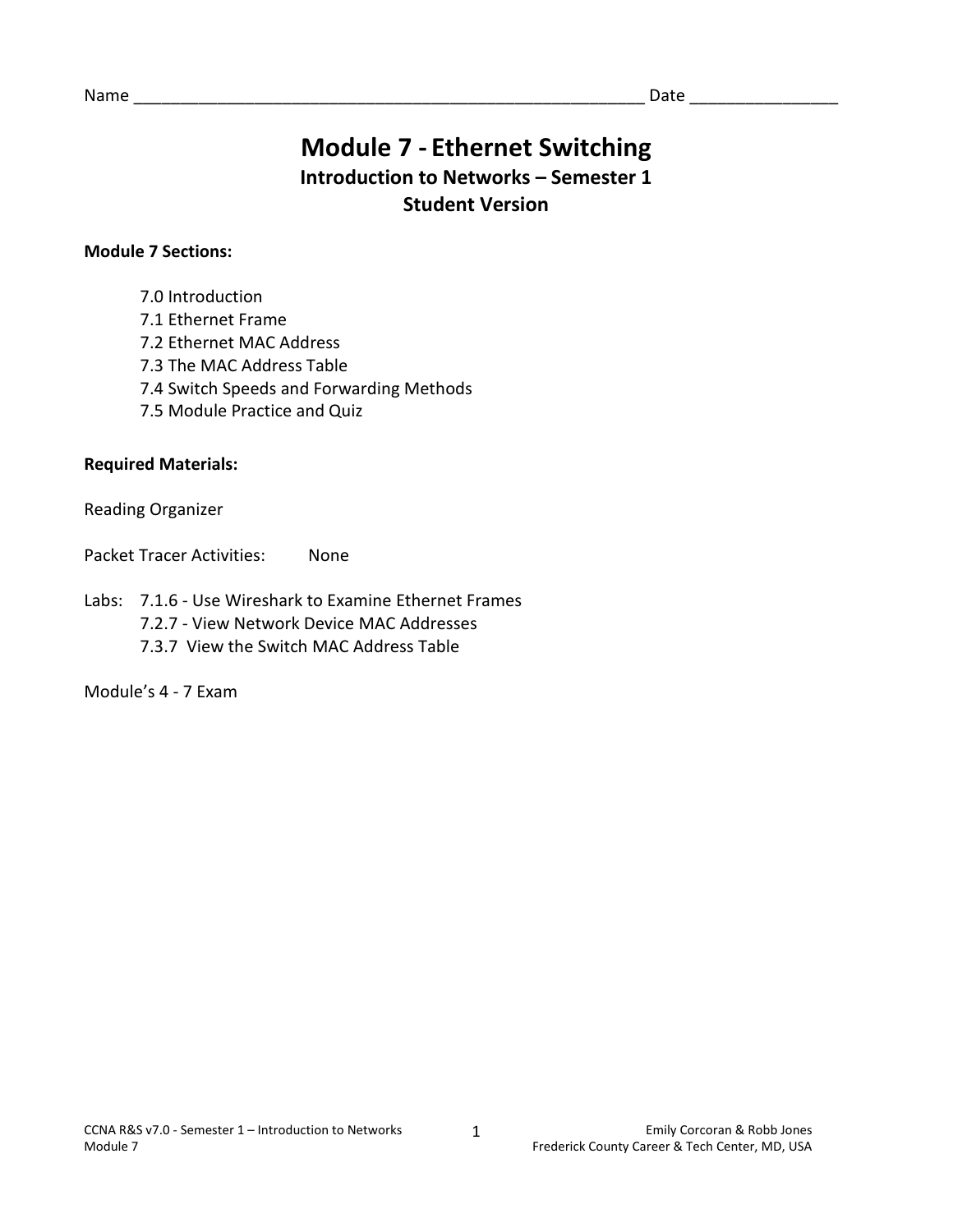Page intentionally left blank.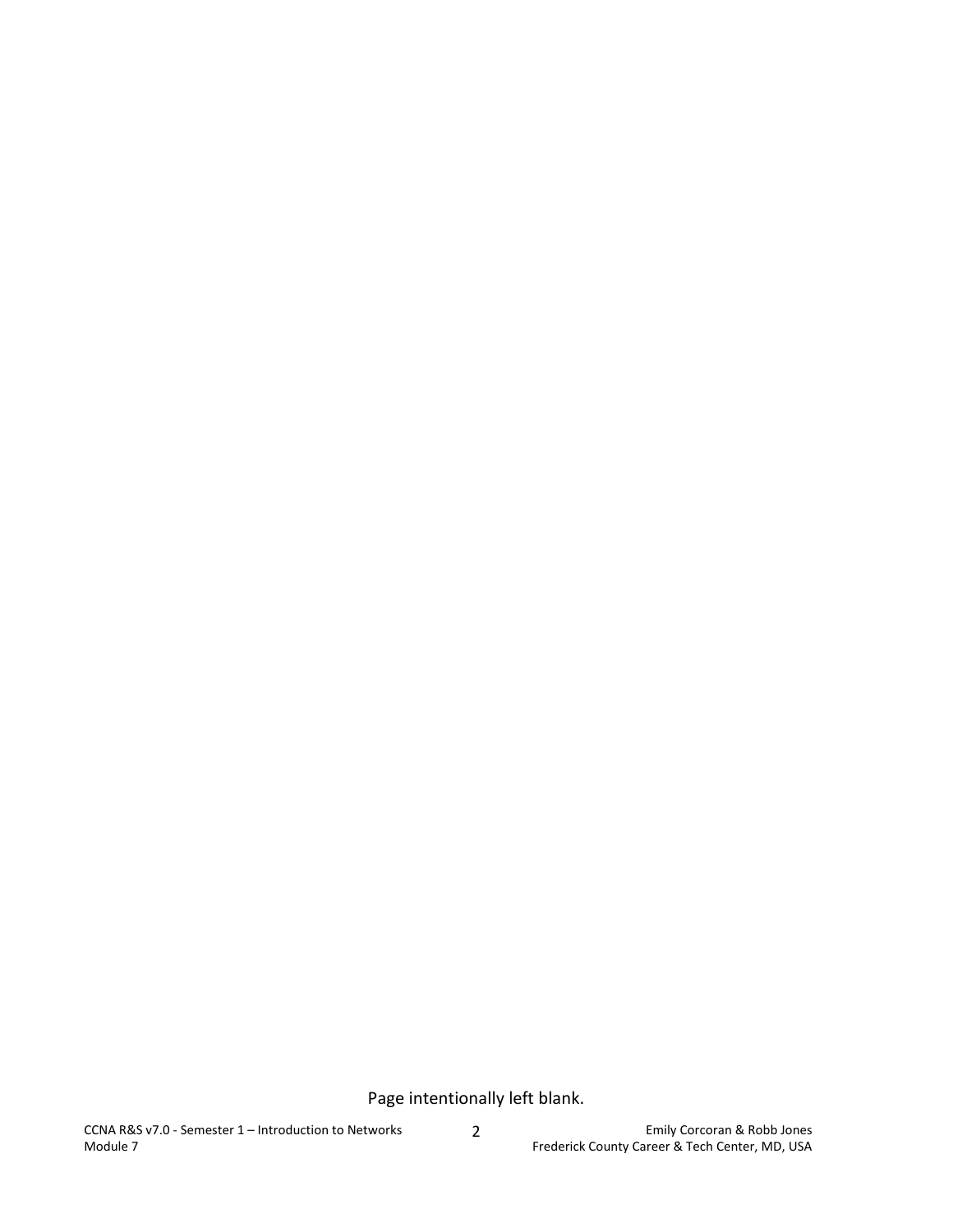Name\_\_\_\_\_\_\_\_\_\_\_\_\_\_\_\_\_\_\_\_\_\_\_\_\_\_\_\_\_\_\_\_\_\_\_\_\_\_\_\_\_\_\_\_\_\_\_\_\_\_\_\_\_\_\_\_\_\_ Date \_\_\_\_\_\_\_\_\_\_\_\_\_\_\_\_

# **Module 7 - Ethernet Switching Introduction to Networks – Semester 1 Student Version**

**Note**: The Reading Organizer has weighted scoring. Any question with the word **explain**, **define, or describe** in it is expected to have a longer answer and is worth two points each.

### **After completion of this chapter, you should be able to:**

- Explain how the Ethernet sublayers are related to the frame fields.
- Describe the Ethernet MAC address.
- Explain how a switch builds its MAC address table and forwards frames.
- Describe switch forwarding methods and port settings available on Layer 2 switch ports.

## **7.1 Ethernet Frame**

1. Ethernet is one of two LAN technologies used today. What is the other?

2. List the wire types or media Ethernet uses to communicate over.

- a.
- 
- b.

c.

### 3. What OSI layers does Ethernet operates in?

- a.
- b.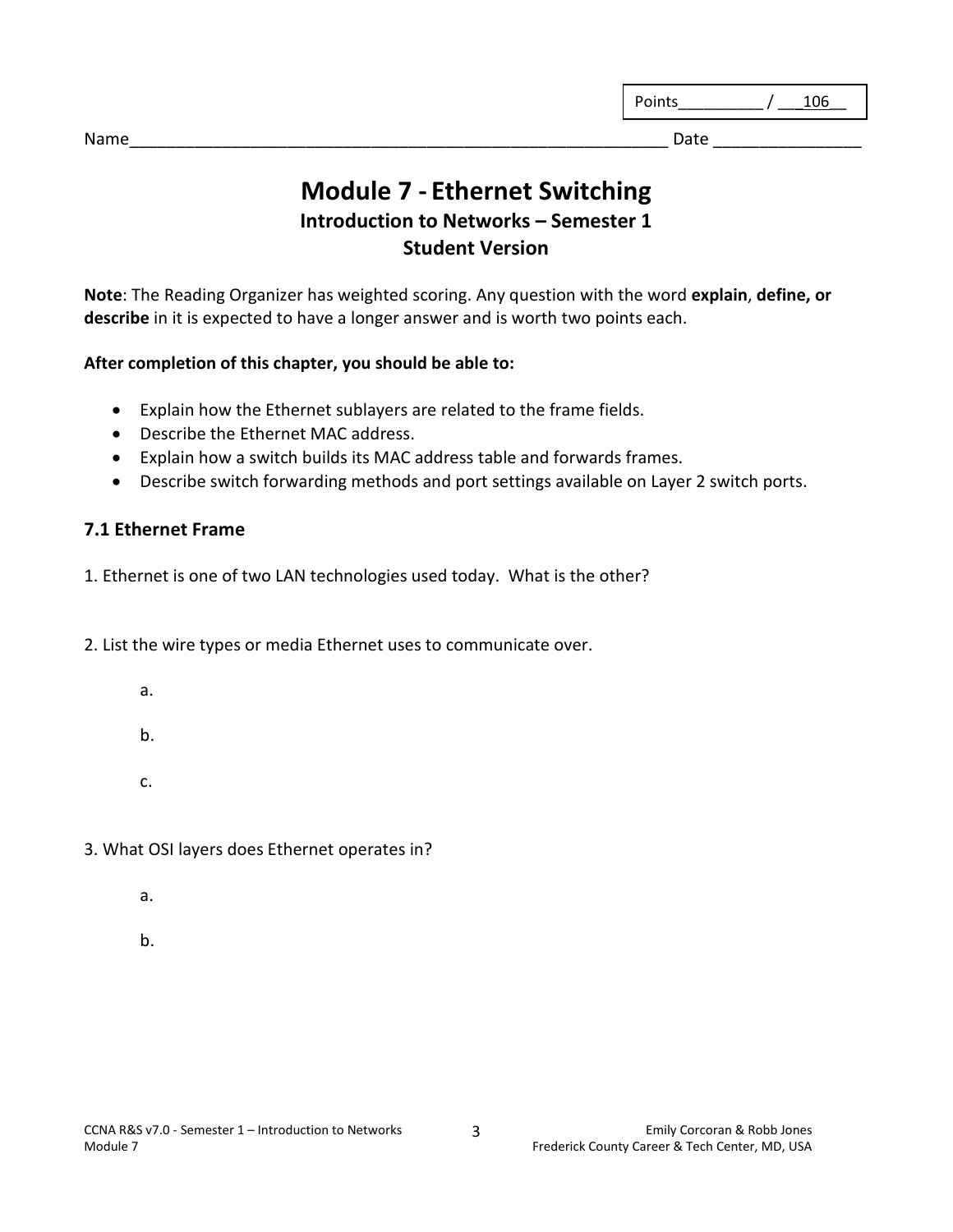4. List and describe the two data link sublayers.

a.  $\qquad \qquad -$ 

 $b.$   $-$ 

5. List what the IEEE 802.3 data encapsulation includes.

- a.
- 
- b.
- c.

6. Explain what carrier sense multiple access/collision detection (CSMA/CD) does.

7. Does full-duplex communications with Ethernet switches require access control through CSMA/CD?

8. The minimum Ethernet frame size is \_\_\_\_\_\_\_\_\_\_\_\_\_\_\_\_\_\_\_ and the maximum is \_\_\_\_\_\_\_\_\_\_\_\_\_\_\_.

9. What is any frame less than 64 bytes in length is called?

10. What is a frames with more than 1500 bytes of data called?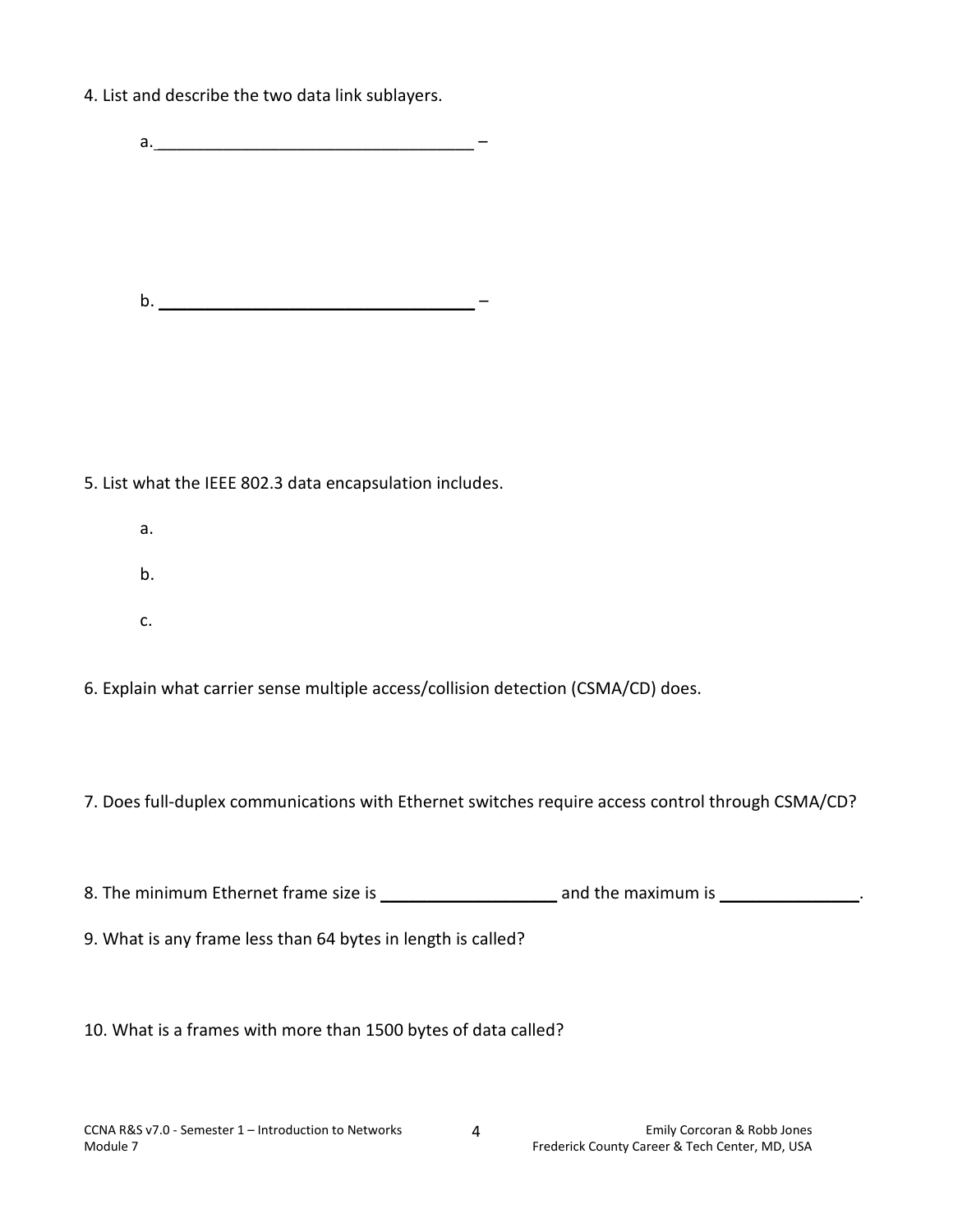- 11. Match the Ethernet frame field name to its description.
	- a. Preamble and Start Frame Delimiter Fields b. Destination MAC Address Field
	- c. Source MAC Address Field d. Type /Length
	-
	- e. Data Field **f. Frame Check Sequence Field**
	- The Frame Check Sequence (FCS) field (4 bytes) is used to detect errors in a frame. It uses a cyclic redundancy check (CRC). The sending device includes the results of a CRC in the FCS field of the frame. The receiving device receives the frame and generates a CRC to look for errors. If the calculations match, no error occurred. Calculations that do not match are an indication that the data has changed; therefore, the frame is dropped. A change in the data could be the result of a disruption of the electrical signals that represent the bits.
	- This 6-byte field is the identifier for the intended recipient. As you will recall, this address is used by Layer 2 to assist devices in determining if a frame is addressed to them. The address in the frame is compared to the MAC address in the device. If there is a match, the device accepts the frame. Can be a unicast, multicast or broadcast address.
- This field (46 1500 bytes) contains the encapsulated data from a higher layer, which is a generic Layer 3 PDU, or more commonly, an IPv4 packet. All frames must be at least 64 bytes long. If a small packet is encapsulated, additional bits called a pad are used to increase the size of the frame to this minimum size.
- \_\_\_\_\_\_The Preamble (7 bytes) and Start Frame Delimiter (SFD), also called the Start of Frame (1 byte), fields are used for synchronization between the sending and receiving devices. These first eight bytes of the frame are used to get the attention of the receiving nodes. Essentially, the first few bytes tell the receivers to get ready to receive a new frame.
- This 6-byte field identifies the originating NIC or interface of the frame.
- \_\_\_\_\_\_This 2-byte field identifies the upper layer protocol encapsulated in the Ethernet frame. Common values are, in hexadecimal, 0x800 for IPv4, 0x86DD for IPv6 and 0x806 for ARP. Note: You may also see this field referred to as EtherType, Type, or Length.

## **7.2 Ethernet MAC Address**

12. In networking, IPv4 addresses are represented using the \_\_\_\_\_\_\_\_\_\_\_\_\_\_\_\_\_\_\_\_ base ten number system and the \_\_\_\_\_\_\_\_\_\_\_\_\_\_\_\_\_\_\_\_ base 2 number system.

13. IPv6 addresses and Ethernet addresses are represented using the \_\_\_\_\_\_\_\_\_\_\_\_\_\_\_\_\_\_\_\_\_\_ base sixteen number system.

| 14. When using        | leading zeroes are always displayed to complete the |
|-----------------------|-----------------------------------------------------|
| 8-bit representation. |                                                     |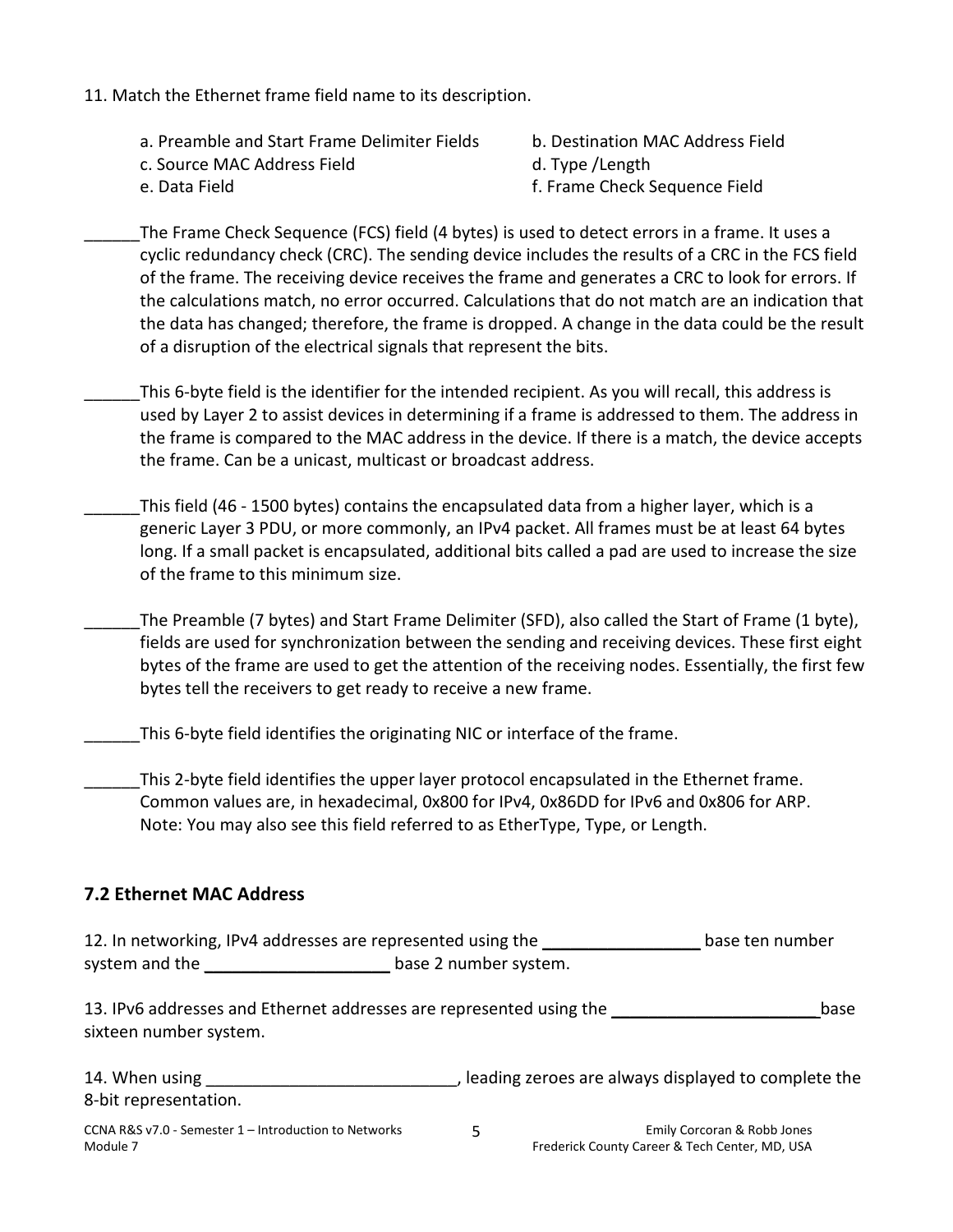15. Hexadecimal numbers are often represented by the value preceded by\_\_\_\_\_\_\_\_\_\_\_\_\_\_\_ to distinguish between decimal and hexadecimal values in documentation.

16. Hexadecimal may also be represented by a \_\_\_\_\_\_\_\_\_\_\_\_\_\_\_\_\_\_\_, or the hex number followed by an  $H$ .

17. MAC addressing provides a method for device identification at the **EXAC and SO and SO and SO and SO and SO** layer of the OSI model.

18. Explain what a organizationally unique identifier (OUI) is.

19. When a vendor assigns a MAC address to a device or Ethernet interface, what must the vendor include?

a.

b.

20. What is another name for a MAC address?

21. List and explain what an Ethernet header includes when a device is forwarding a message to an Ethernet network?

a. \_\_\_\_\_\_\_\_\_\_\_\_\_\_\_\_\_\_\_\_\_\_\_\_\_\_\_\_\_\_\_\_\_\_ –

 $b.$   $-$ 

22. Different MAC addresses are used for Layer 2 unicast, broadcast, and multicast communications. Describe a unicast MAC address.

23. Explain what Address Resolution Protocol does.

6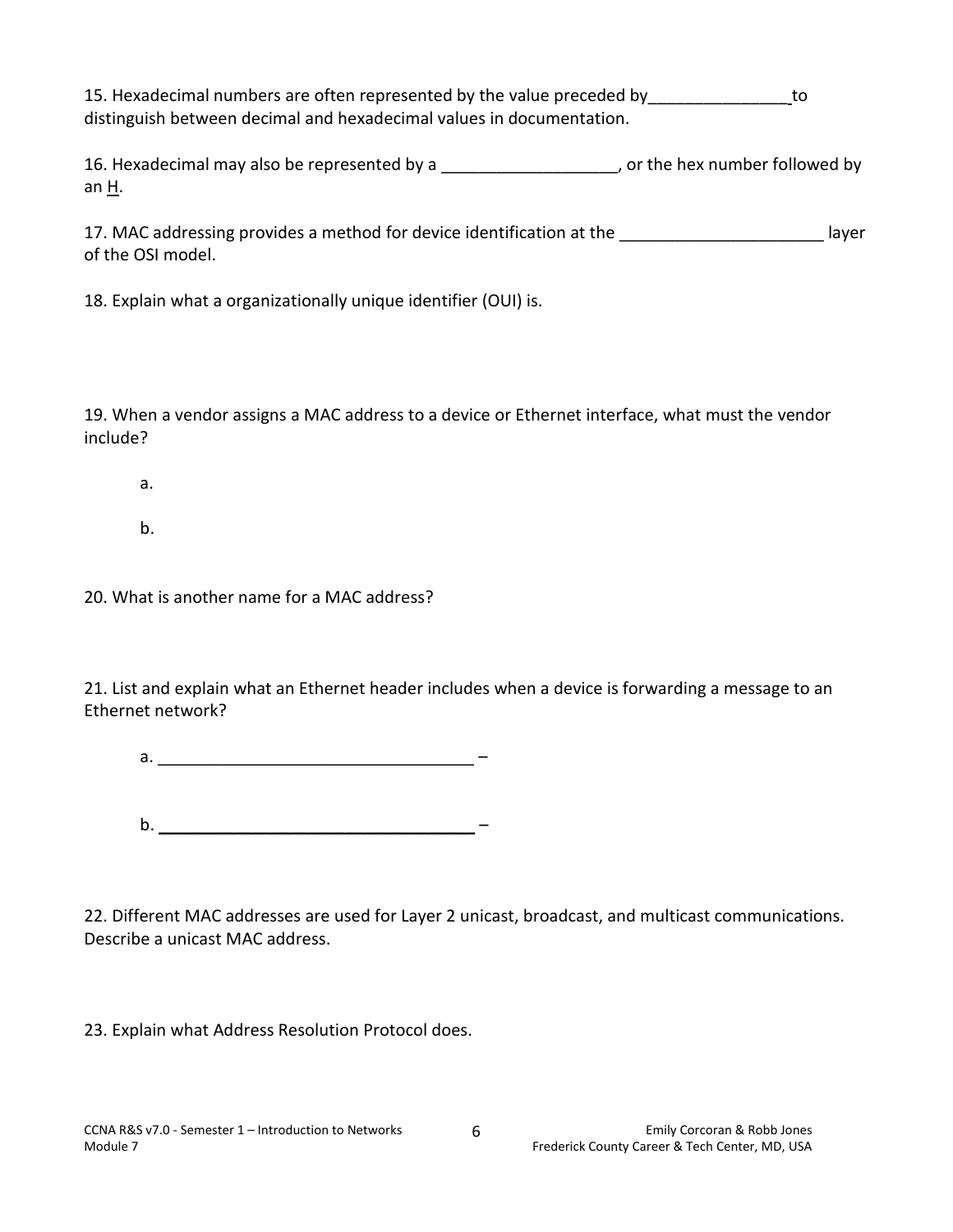24. The process that a source host uses to determine the destination MAC address associated with an IPv6 address is called what?

25. The source MAC address must always be a \_\_\_\_\_\_\_\_\_\_\_\_\_\_\_\_\_\_\_\_\_\_.

- 26. Describe the features of an Ethernet broadcast.
	- a. b.
	- c.
- 27. Describe the features of an Ethernet multicast.
	- a.
	- b.
	-
	-
	- c.
	- d.

28. Multicast addresses represent a group of addresses. What are these groups sometimes called?

### **7.3 The MAC Address Table**

29. A Layer 2 Ethernet switch uses Layer 2 \_\_\_\_\_\_\_\_\_\_\_\_\_\_\_\_\_\_\_\_\_\_\_\_\_\_ addresses to make forwarding decisions.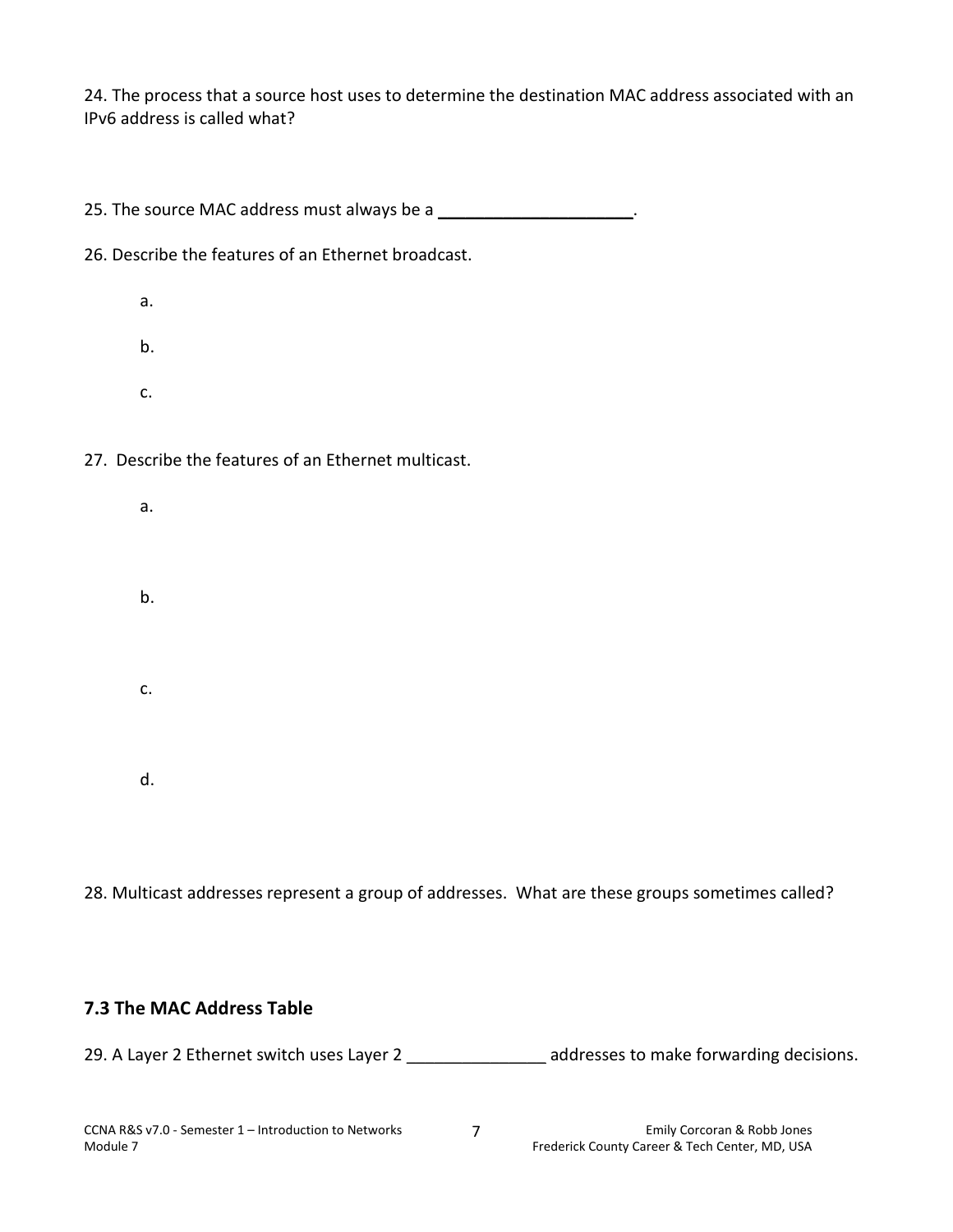30. Switch's dynamically build \_\_\_\_\_\_\_\_\_\_\_\_\_\_\_\_\_\_\_\_\_\_\_\_\_\_\_\_\_\_\_\_\_\_by examining the source MAC address of the frames received on a port.

31. By default, how long do most Ethernet switches keep an entry in the tMAC address table?

32. Explain the process a switch uses to forward a packet to it's destination address.

#### 33.

| Frame                                                                                                                        |     |                           |                 |         |                      |  |                  |                                                                                                                                                                         |                 |                 |                             |
|------------------------------------------------------------------------------------------------------------------------------|-----|---------------------------|-----------------|---------|----------------------|--|------------------|-------------------------------------------------------------------------------------------------------------------------------------------------------------------------|-----------------|-----------------|-----------------------------|
| Preamble                                                                                                                     |     | Destination<br><b>MAC</b> |                 |         | Source<br><b>MAC</b> |  | Type /<br>Length | Frame                                                                                                                                                                   | End of<br>Frame |                 | <b>CVC T</b><br><b>MODE</b> |
|                                                                                                                              |     |                           | 0A              |         | 0F                   |  |                  |                                                                                                                                                                         |                 |                 |                             |
| <b>MAC</b> Table                                                                                                             |     |                           |                 |         |                      |  |                  |                                                                                                                                                                         |                 |                 |                             |
| Fa1                                                                                                                          |     | Fa2 Fa3 Fa4               |                 |         | Fa5 Fa6 Fa7 Fa8      |  |                  | Fa9                                                                                                                                                                     |                 | Fa10 Fa11 Fa12  |                             |
| 0A                                                                                                                           |     | 0B                        |                 | $_{0C}$ |                      |  |                  |                                                                                                                                                                         |                 |                 |                             |
|                                                                                                                              | Fa1 |                           | Fa <sub>2</sub> |         | Fa3                  |  | Fa4              | <b>Question 1</b> - Where will the switch forward the frame?<br>Fa <sub>5</sub><br><b>Question 2</b> - When the switch forwards the frame, which statement(s) are true? |                 | Fa <sub>6</sub> | Fa7                         |
|                                                                                                                              |     |                           |                 |         |                      |  |                  | Switch adds the source MAC address which is currently not in the MAC address table.                                                                                     |                 |                 |                             |
|                                                                                                                              |     |                           |                 |         |                      |  |                  | Frame is a broadcast frame and will be forwarded to all ports.                                                                                                          |                 |                 |                             |
|                                                                                                                              |     |                           |                 |         |                      |  |                  | Frame is a unicast frame and will be sent to specific port only.                                                                                                        |                 |                 |                             |
| Frame is a unicast frame and will be flooded to all ports.<br>Frame is a unicast frame but it will be dropped at the switch. |     |                           |                 |         |                      |  |                  |                                                                                                                                                                         |                 |                 |                             |
|                                                                                                                              |     |                           |                 |         |                      |  |                  |                                                                                                                                                                         |                 |                 |                             |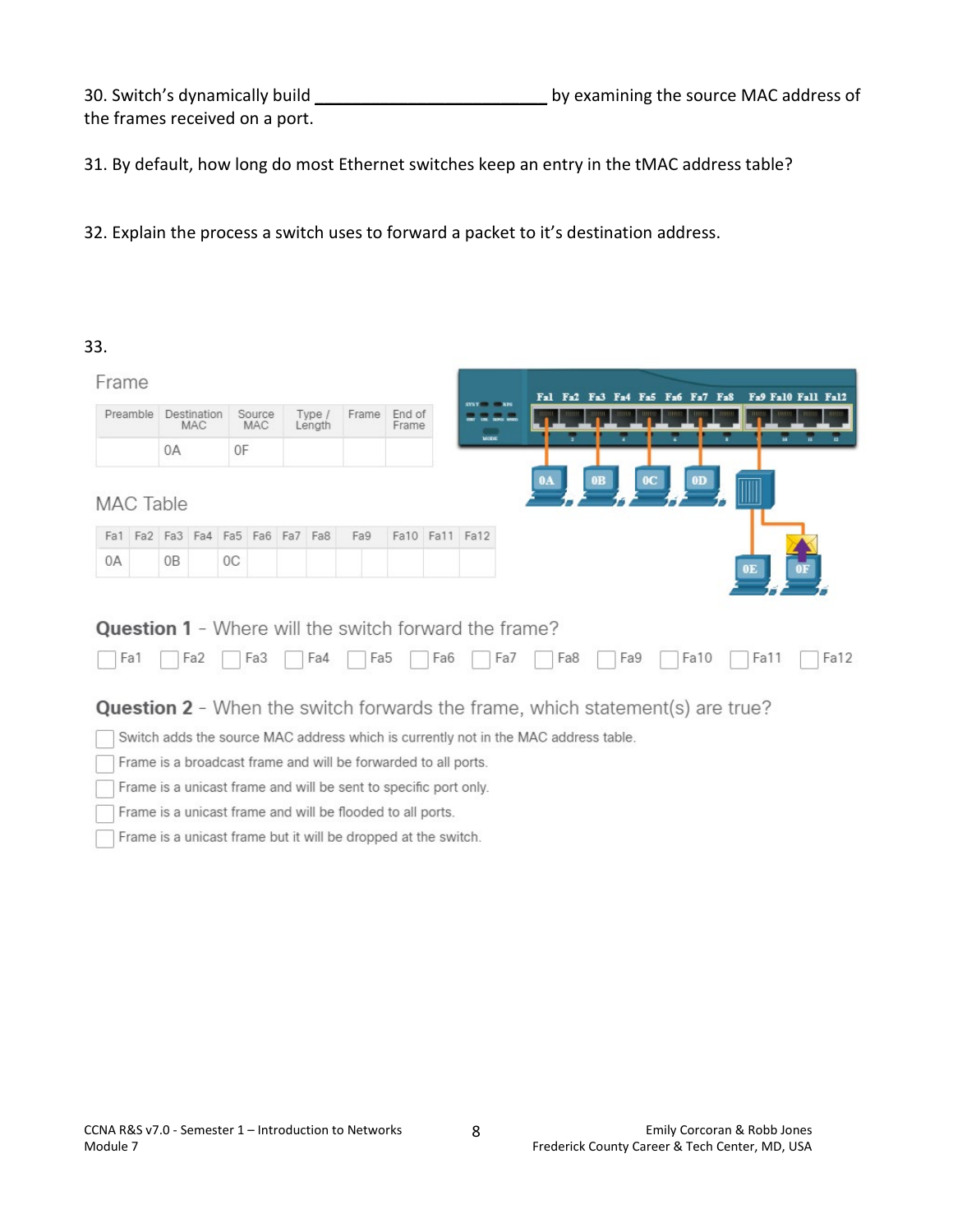### **7.4 Switch Speeds and Forwarding Methods**

34. List and describe the two forwarding methods switches use for switching data between network ports.

a. \_\_\_\_\_\_\_\_\_\_\_\_\_\_\_\_\_\_\_\_\_\_\_\_\_\_\_\_\_\_\_\_\_\_\_ –

b. \_\_\_\_\_\_\_\_\_\_\_\_\_\_\_\_\_\_\_\_\_\_\_\_\_\_\_\_\_\_\_\_\_\_\_ –

35. \_\_\_\_\_\_\_\_\_\_\_\_\_\_\_\_\_\_\_\_\_\_\_\_\_\_ switching is required for quality of service (QoS) analysis on converged networks where frame classification for traffic prioritization is necessary.

36. What is a big advantage of store-and-forward switching?

37. List and describe the two variants of cut-through switching.

a. \_\_\_\_\_\_\_\_\_\_\_\_\_\_\_\_\_\_\_\_\_\_\_\_\_\_\_\_\_\_\_\_\_\_\_ –

b. \_\_\_\_\_\_\_\_\_\_\_\_\_\_\_\_\_\_\_\_\_\_\_\_\_\_\_\_\_\_\_\_\_\_\_ –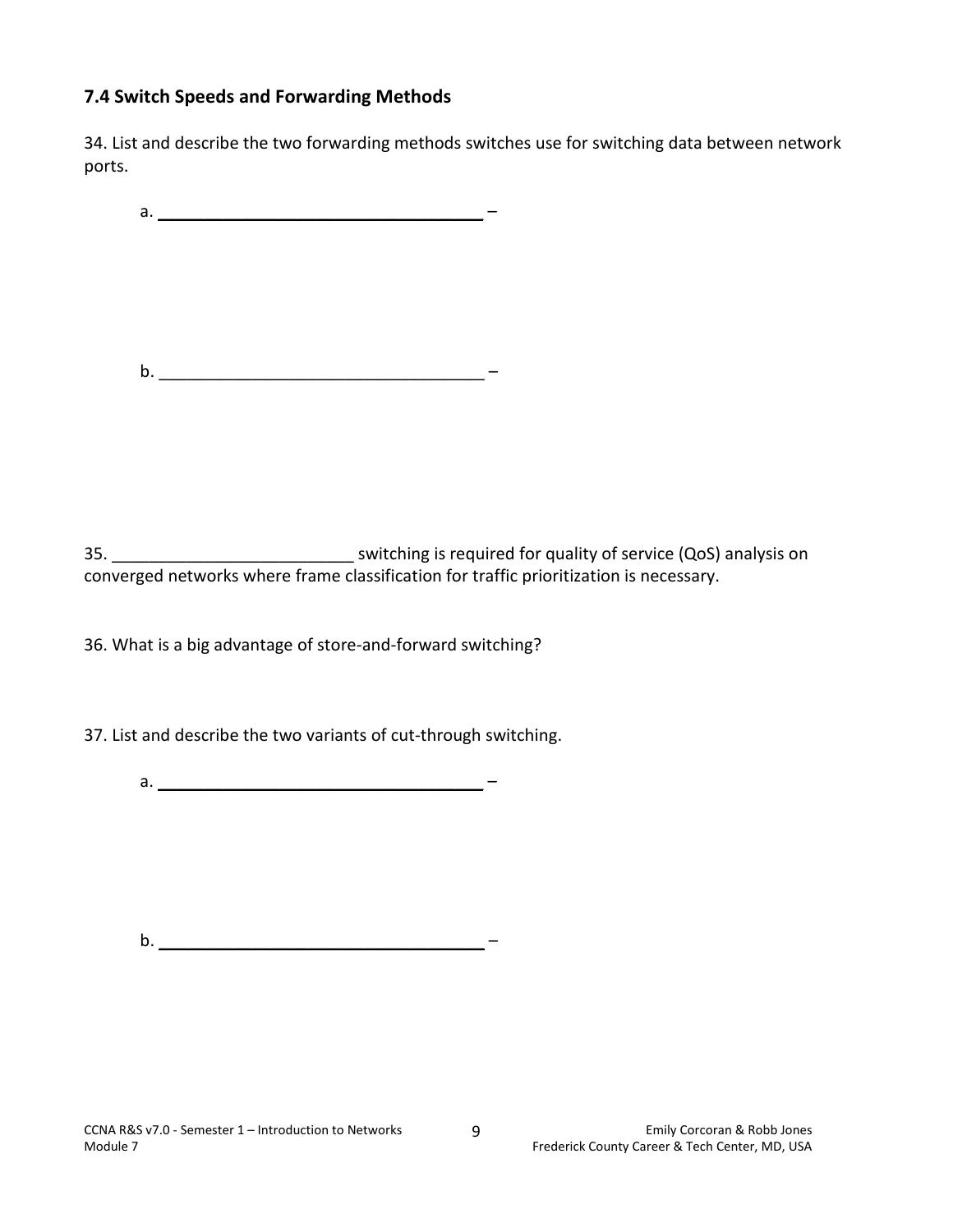38. List and describe two memory buffering methods switches can use.

a.  $-$ 

 $b.$   $-$ 

39. List and describe the two types of duplex settings used for communications on an Ethernet network.

a. \_\_\_\_\_\_\_\_\_\_\_\_\_\_\_\_\_\_\_\_\_\_\_\_\_\_\_\_\_\_\_\_\_\_\_ –

b. \_\_\_\_\_\_\_\_\_\_\_\_\_\_\_\_\_\_\_\_\_\_\_\_\_\_\_\_\_\_\_\_\_\_\_ –

40. Most Cisco switches and Ethernet NICs default to autonegotiation for speed and duplex. Gigabit Ethernet ports only operate in \_\_\_\_\_\_\_\_\_\_\_\_\_\_\_\_\_\_\_\_\_\_\_\_\_\_.

41. Explain what happens when a duplex mismatch occurs.